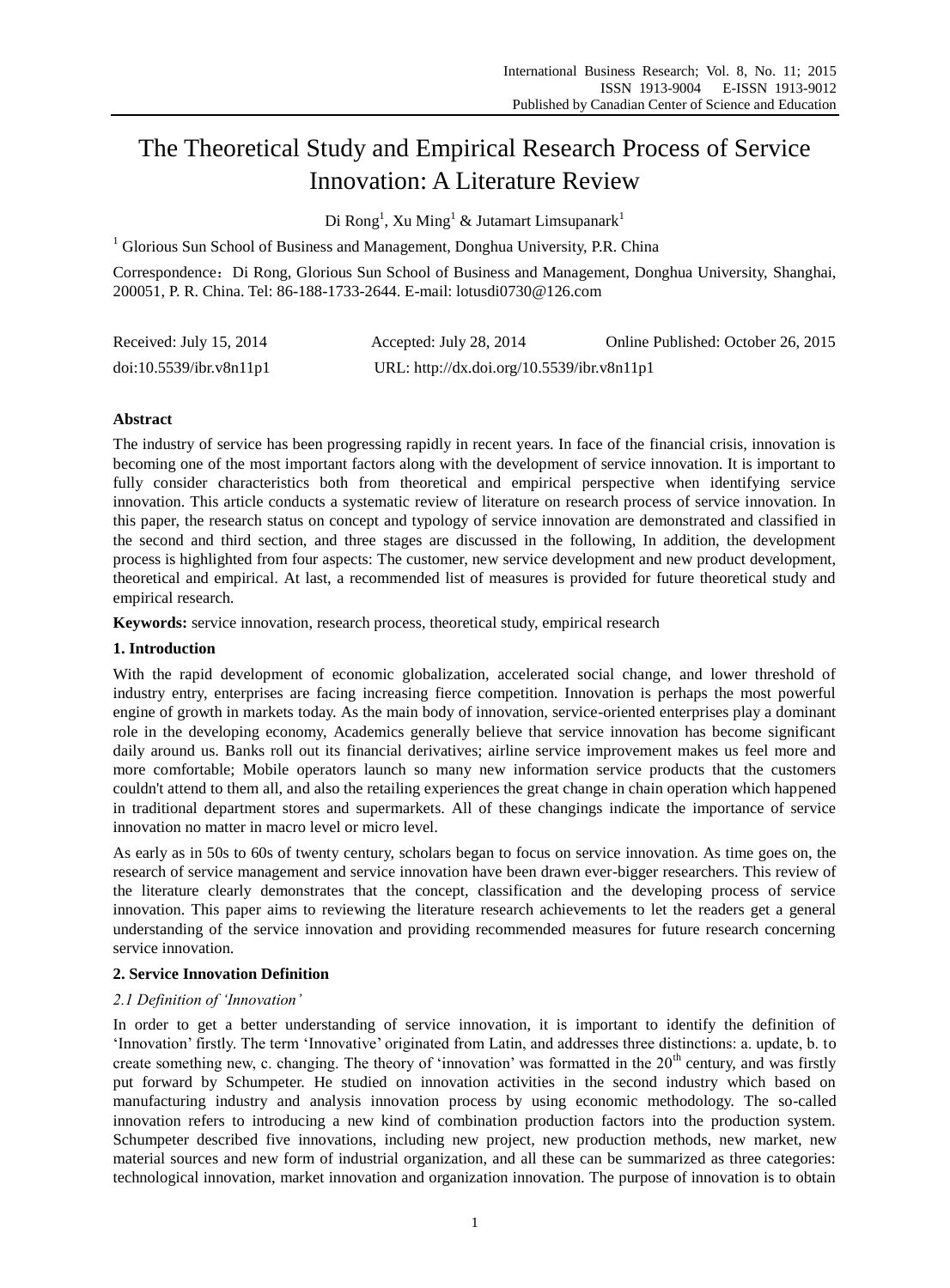#### potential profit.

#### *2.2 Service Innovation*

Service innovation theory initially from Schumpeter"s innovation theory. The systematic research for service innovation started from 1980s. Service innovation is a unit integrated with new concept, new target and strategic, new innovation methods, and new patterns (Van der Aa & Elfring, 2002). There is transformation of innovation concept, renovation of innovation mode or more ways to solve the problem, or provide higher added value (Tidd & Hull, 2003). Similarly, Sundbo believe that service innovation provide more and better ideas and technology to customers. It is important to improve service innovation connotation, service innovation concept to bring higher profit through providing reform and innovation of service concept process.

Since the service covers a very wide range scope, and there are a lot of differences in details, functions and characters of service industries, the definition and connotation of service innovation concept has not yet formed a unified understanding. Scholars define the service innovation from different perspective (see Table 1).

#### Table 1. Summary of service innovation definition

|                                      | 1 | $\overline{2}$ | 3        | 4        | 5              | 6        | 7        | 8 | 9        | 10 |  |
|--------------------------------------|---|----------------|----------|----------|----------------|----------|----------|---|----------|----|--|
| <b>Key words</b>                     |   |                |          |          |                |          |          |   |          |    |  |
| Patterns and Methods                 |   | $\pmb{\times}$ |          |          | $\times$       | $\times$ |          | X |          |    |  |
| Concept                              |   |                | ×        |          | $\pmb{\times}$ | $\times$ | ×        |   |          |    |  |
| Product                              | X |                |          | X        |                |          |          |   |          |    |  |
| Target and strategic                 |   |                |          |          | X              |          |          |   |          | ×  |  |
| Process of modification and changing | × |                |          | X        |                |          | ×        |   | $\times$ |    |  |
| Forms and patterns                   | × |                |          |          | X              |          |          |   |          |    |  |
| Value and profits                    |   | $\times$       |          |          |                | $\times$ | $\times$ |   | $\times$ | ×  |  |
| Technology                           | x |                | X        |          | X              |          | X        |   |          |    |  |
| <b>Customer or Staff</b>             | × |                | $\times$ | $\times$ | $\times$       |          |          |   | $\times$ | ×  |  |
| New market                           |   |                |          |          |                |          |          | X |          |    |  |

*Notes.* 1. SI4S (1995).

2. Gallouj & Weinstein (1997).

3. Bilderbeek, Hertog, Marklund, & Miles (1998).

4. James A.Fitzsimmons (1998).

5. Van der Aa & Elfring (2002).

6. Tidd & Hull (2003).

7. Berry, Shankar, & Parish (2006).

8. Sundbo, J. (2007).

9. Blazevic & Lievens (2008).

10. Rubalcaba, , Michel, & Sundbo (2012).

We can find from the Table 1 that their definition still look at new to the methods, new to the concept, new to the technology and new to the customer although the majority of research takes the newness perspective. From the macro perspective, "service innovation" is the capacity of new innovation to create structure of market, technology and science in an industry. From the micro perspective, "service innovation" is a new innovation the services firms' concept, target or strategy, then to enhance customer satisfaction and firm's profit.

## **3. Service Innovation Typology**

The type of service innovation is varied in reality. There is no doubt that not all service innovation are the same. Many service innovation typologies are derived from the innovation of manufacturing industry, as product innovation, process innovation and market innovation. Schumpeter identified several different forms of innovation which lay the foundation of service innovation typology: New product, new means of production, new source of raw material or semi-finished product, new market, and new established organization. Over time, a large proportion of significant findings regarding service innovation have originated in the last 20 years. Many scholars have put forward their own views. In this section we will demonstrate different researchers who have labeled varying degrees of service innovation as different typologies. A review of the literature on service innovation reveals the following categorizations. See Table 2.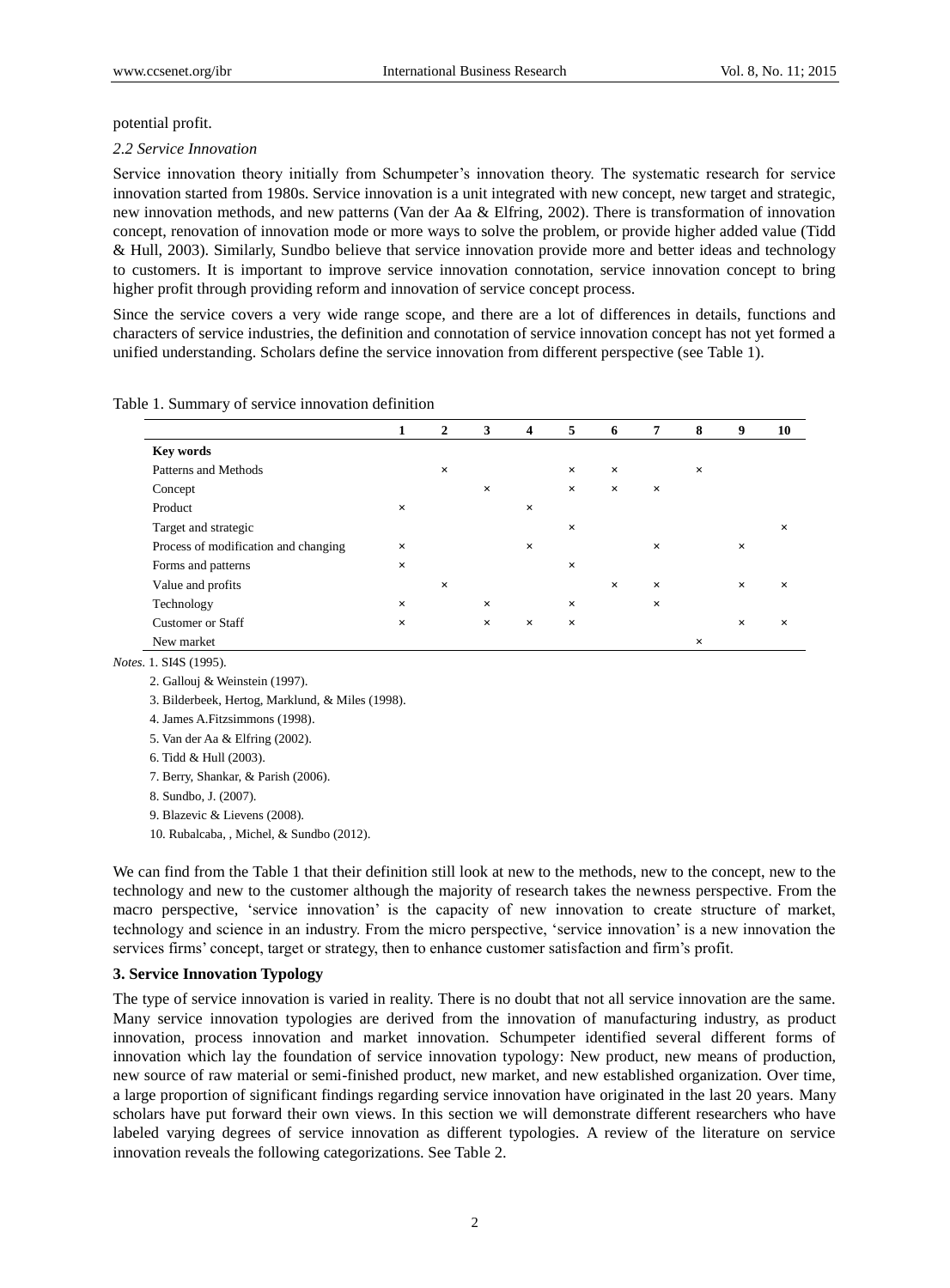| <b>Stage</b>           | <b>Scholars</b>         | <b>Service Innovation categorization</b>                      | <b>Classification</b>   |
|------------------------|-------------------------|---------------------------------------------------------------|-------------------------|
|                        | Pavitt (1984)           | Supplier dominated, Production intensive, Science based       | Model categorization    |
| <b>Before</b><br>1990s | Barras (1986)           | Incremental innovation process, Radical innovation            | Degree                  |
|                        |                         | process, Product innovation                                   | categorization          |
|                        | Gadrey & Gallouj        | Innovation in the insurance sector                            | Industry categorization |
|                        | (1995)                  | Innovation in business consultancy services                   |                         |
|                        |                         | Innovation in electronic information services                 |                         |
|                        | <b>Miles</b> (1995)     | Delivery<br>Product<br>innovation.<br>Process<br>innovation,  | Type                    |
|                        |                         | innovation                                                    | categorization          |
|                        | Gallouj & Weinstein     | Radical innovation, Improvement innovation, Incremental       |                         |
| 1990s                  | (1997)                  | innovation, Ad hoc innovation, Recombinative innovation,      | Degree categorization   |
|                        |                         | Formalization innovation                                      |                         |
|                        | Sundbo & Gallouj        | Technological innovation, Manufacturing<br>innovation,        |                         |
|                        | (1998)                  | innovation,<br>Professional<br>Entrepreneurial<br>services    | Model categorization    |
|                        |                         | innovation, Management or group innovation.                   |                         |
|                        | Den Hertog & Bilderbeek | New service concept, New customer interface, New              | Model                   |
|                        | (1998)                  | transmission system, New technology choices                   | categorization          |
|                        | <b>Avlonitis</b>        | New service in market, New service in enterprise, New         | Industry categorization |
|                        | (2001)                  | delivery<br>process,<br>Service<br>line<br>expand,<br>Service |                         |
|                        |                         | Improvement                                                   |                         |
|                        | Van der Aa & Elfring    | Multi-unit forms innovation, Combinations of services         | Industry categorization |
|                        | (2002)                  | innovation, Co-operation with customers innovation,           |                         |
|                        |                         | Technological innovations                                     |                         |
|                        | Sundbo                  | Product innovation, Process innovation, Organization          | Model                   |
| 21st                   | (2003)                  | innovation and Market innovation, Service repositioning       | categorization          |
| Century                | <b>Drejer</b>           | External relationship innovation, Professional innovation,    | Degree                  |
|                        | (2004)                  | Recombinative innovation, Ad hoc innovation                   | categorization          |
|                        | Djellal & Gallouj       | Open innovation, Backtracking innovation, Concentrated        | Degree                  |
|                        | (2005)                  | innovation, Combination innovation                            | categorization          |
|                        | De Vries                | Radical innovation, Incremental innovation, Ad hoc            | Degree                  |
|                        | (2006)                  | innovation, Recombinative innovation                          | categorization          |
|                        | Sundbo                  | Product innovation, Process innovation, Organization          | Model                   |
|                        | (2007)                  | innovation, Market innovation, Technology innovation,         | categorization          |
|                        |                         | Extended service innovation                                   |                         |

## Table 2. Summary of service innovation typology

Looking back upon the categories of service innovation, most scholars agree that "Reverse product cycle" took place the first milestone in service innovation which was provided by Richard Barras. However, "Reverse product cycle" started with the analysis framework of technology innovation, and indicated the different stages in service product cycle by using the product innovation and process innovation. There is no question that the early scholars, represented by Bassas, are deeply influenced by technology innovation theory paradigm. A classic example is the study of Gallouj and Weinstein. They divided the service innovation into six categories according to innovation characteristics, which includes Radical innovation, Improvement innovation, Incremental innovation, Ad hoc innovation, Recombinative innovation, Formalization innovation, and this typologies dynamically reveals the changing mechanism of service innovation.

Another viewpoint, Miles focused on the service innovation characteristics, leading to triadic-categorization: Product innovation, Process innovation, and delivery innovation. Similarly, Howells and Tether studied of 4 service industries and adopted this category. Furthermore, Den Hertog offered a matrix categorization, focusing on the essence of service innovation by mapping new service concept, new customer interface, new transmission system, and new technology choices. Other researchers study of service innovation by theoretically or case study.

After nearly two decades of development, service innovation research has changed from the state of decentralized, fragmented to systematically and scientifically. Thus, there is still lack of a clear and general criterion for service innovation definition and the category boundaries of service innovation is still vague. Most classification are still in the stage of theoretical research. It is still the question whether this category can be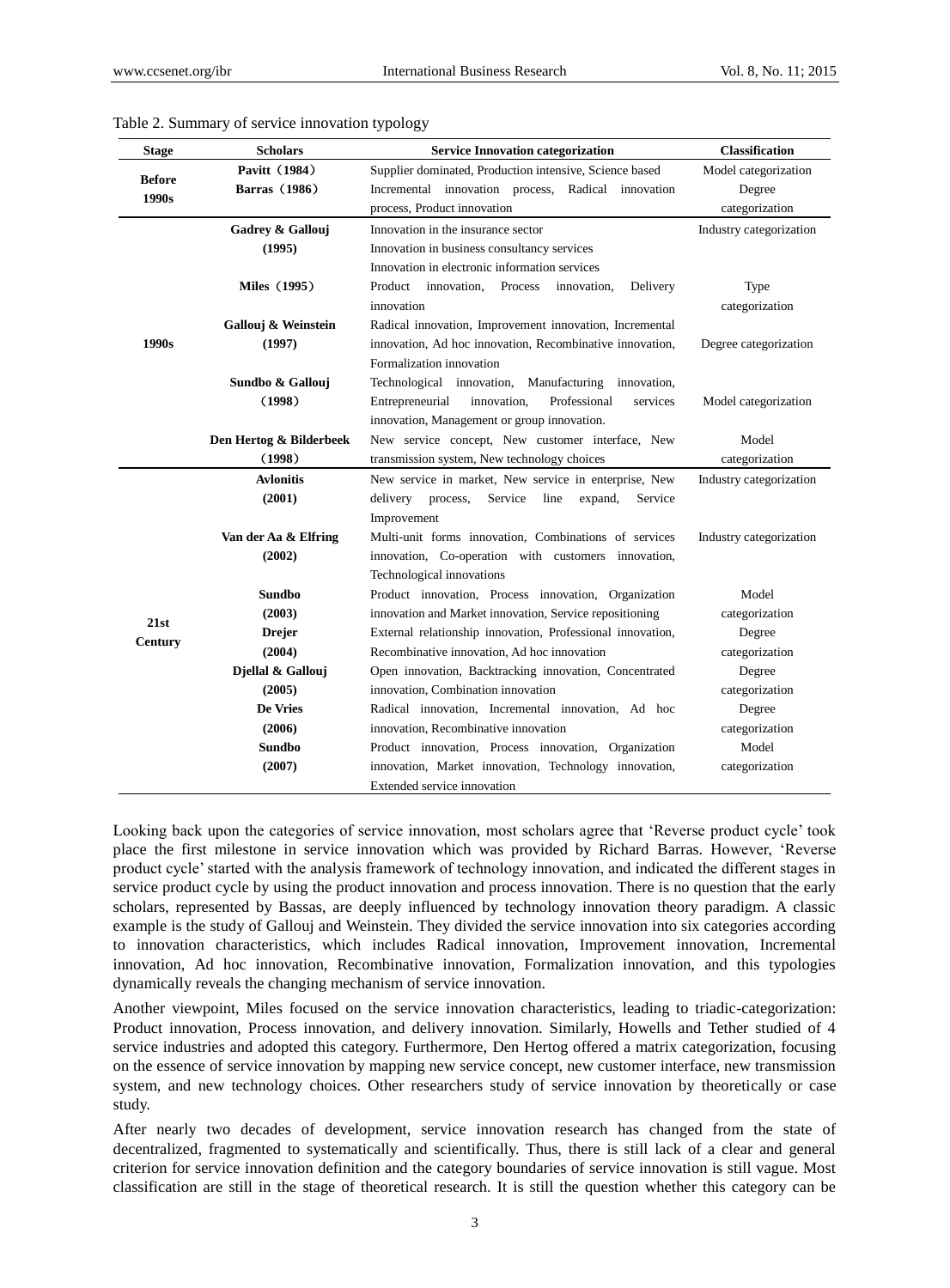applied into service industries. As the foundation of service innovation, the research of service innovation category has a profound influence to deepen and broaden the service innovation studies.

## **4. Citation Analysis of Service Innovation**

#### *4.1 General Situation of Service Innovation Literature*

In order to getting a comprehensive understanding of service innovation research process, it is necessary to make a deep analysis of the literature. In this section, we will identify how many researchers have studied service innovation and the relationship between them based on the 4663 papers downloaded (Including title, key words, topic, abstract, quotation). All the paper comes from the database platform of Web of Science (Including SCI-EXPANDED, SSCI, CPCI-S, CCR-EXPANDED, Derwent innovation index, CSCD, In Cites), and makes a historical chronological chart to find the relationship, the research history and future trend of the literature.

From the time perspective, the published paper in each year increased gently before 2007, and then it rises sharply in 2008, peaking at 517, and falling to 456 from 2008 to 2013. As Figure 3, 4 depicted the publication in 2008 and 2009 accounts for 11.1% and 10.7% respectively. Furthermore, with the studies comes to mature in the period from 1995 to 2013, the citations of paper experiences a slight growth year by year, from less than 10 citation in 1997 to more than 7000 citation in 2013. All these figures point out those researchers have paid more attention to the service innovation studies.



Figure 3. The published items and citation in each year (The deadline of download data is May 29, 2014)

| <b>Field: Publication Years</b> | <b>Record Count</b> | $%$ of 4663 | <b>Bar Chart</b> |
|---------------------------------|---------------------|-------------|------------------|
| 2008                            | 517                 | 11.087 %    | 圖                |
| 2009                            | 499                 | 10.701%     | m                |
| 2010                            | 486                 | 10.422 %    | m                |
| 2012                            | 465                 | 9.972 %     | <b>CO</b>        |
| 2011                            | 460                 | 9.865 %     | 欄                |
| 2013                            | 456                 | 9.779 %     | <b>COL</b>       |
| 2007                            | 354                 | 7.592 %     | 顧                |
| 2006                            | 204                 | 4.375 %     | ٠                |
| 2005                            | 187                 | 4 0 10 %    | п                |
| 2003                            | 148                 | 3.174 %     | ı                |
| <b>Field: Publication Years</b> | <b>Record Count</b> | % of 4663   | <b>Bar Chart</b> |

Figure 4. Publication in each year

From regional influence perspective (as Figure 4 showed), we can find two Table below (Figure 5 and Figure 6). LCS (Local citation score) refers to how many times is referenced by other papers in this database of 4663, and emphasizing the importance in service innovation studies. TLCS and TGCS indicate Total location citation score and Total Global citation score respectively. It is obvious that the recs of USA, People R China and UK are in the top three, reaching 1105, 638, and 551, accounting for 23.7%, 13.7%, and 11.8% respectively. Nevertheless, the countries which has the strong influence mainly focused on the USA and European countries (including England, Germany, and Netherlands), the TLCS of USA is the top one reaching 1613 among all the countries.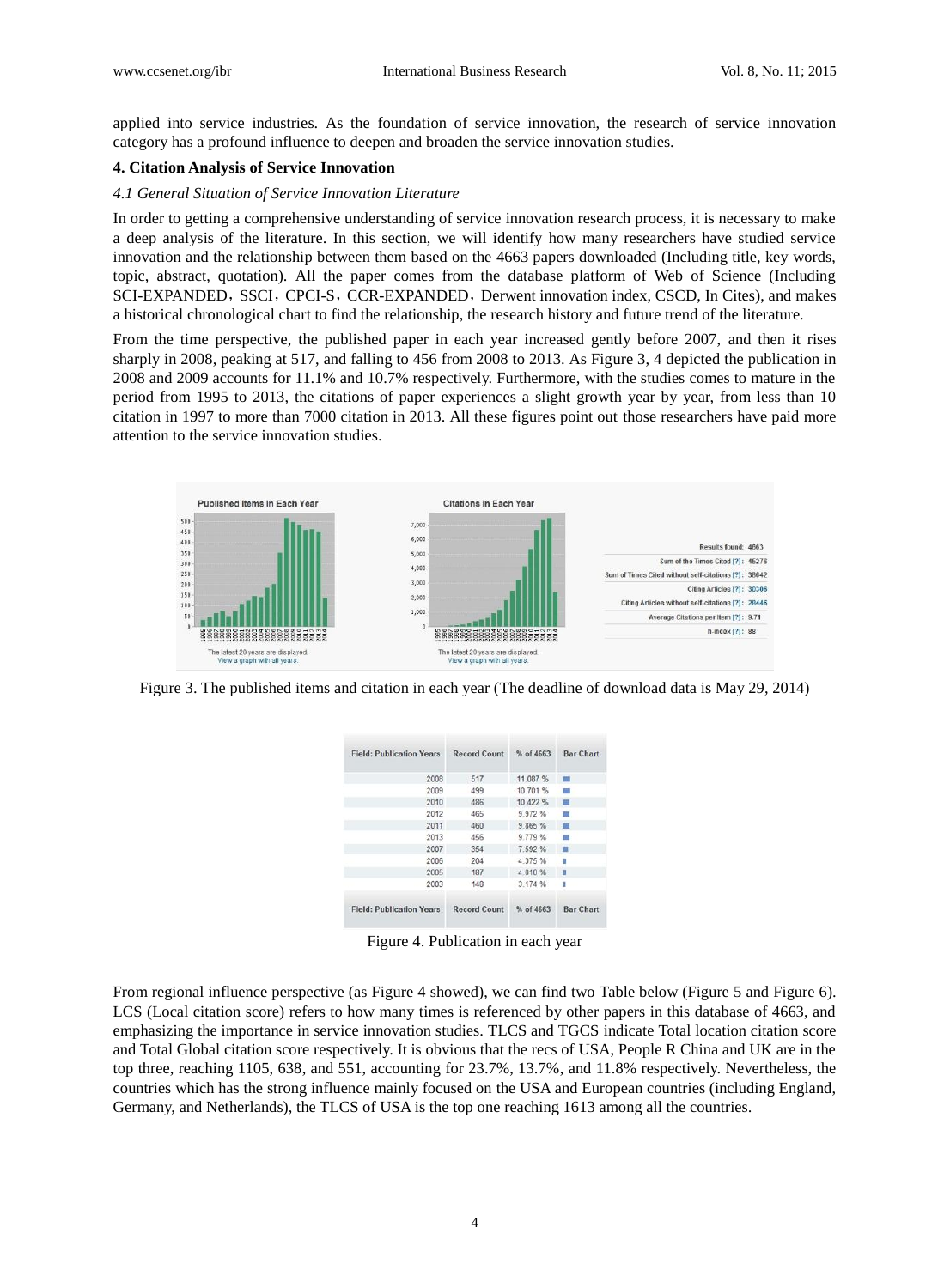|                | Country        | <b>RECS</b> | <b>TLCS</b> | <b>TGCS</b> |
|----------------|----------------|-------------|-------------|-------------|
| $\mathbf{1}$   | <b>USA</b>     | 1105        | 1613        | 17285       |
| $\overline{2}$ | People R China | 638         | 60          | 889         |
| 3              | UK             | 551         | 945         | 6532        |
| 4              | Spain          | 256         | 178         | 910         |
| 5              | Germany        | 246         | 230         | 1252        |
| 6              | Taiwan         | 220         | 143         | 746         |
| $\overline{7}$ | Netherlands    | 207         | 217         | 1719        |
| 8              | Italy          | 151         | 195         | 913         |
| 9              | Australia      | 150         | 128         | 1139        |
| 10             | Canada         | 171         | 134         | 1018        |

|  |  |  |  | Figure 5. The Recs, TLCS, and TGCL of top 10 countries |  |  |  |
|--|--|--|--|--------------------------------------------------------|--|--|--|
|--|--|--|--|--------------------------------------------------------|--|--|--|

| <b>Field: Countries/Territories</b> | Record Count | $%$ of 4663 | Bar Chart        |
|-------------------------------------|--------------|-------------|------------------|
| <b>USA</b>                          | 1105         | 23.697 %    | $\sim$           |
| PEOPLES R CHINA                     | 638          | 13 682 %    | R.               |
| <b>ENGLAND</b>                      | 551          | 11.816 %    | <b>SIGN</b>      |
| <b>SPAIN</b>                        | 268          | 5.747 %     | 91               |
| <b>GERMANY</b>                      | 256          | 5.490 %     | 罿                |
| <b>TAIWAN</b>                       | 246          | 5 276 %     | 圖                |
| NETHERLANDS                         | 220          | 4 7 18 %    | п                |
| <b>ITALY</b>                        | 207          | 4 4 3 %     | п                |
| <b>AUSTRALIA</b>                    | 151          | 3.238 %     | п                |
| CANADA                              | 150          | 3.217 %     | ß                |
| <b>Field: Countries/Territories</b> | Record Count | % of 4663   | <b>Bar Chart</b> |

Figure 6. Record count of different countries

# *4.2 The Studies and the Relationship of Literature on Service Innovation.*

# 4.2.1 The Important Literature in Service Innovation

In this section, we will choose LCS as the measurable indicators to evaluate the importance of the paper. As Figure 7 depicted, it has shown the top ten references. "Innovation in service" of Gallouj and Weinstein, ranking top 1, was cited by other paper for 171 times, which indicates this paper occupies an extremely important position in service innovation studies. The top 2 and 3 are the paper written by Drejer in 2004 and Sundbo in 1997, the reference number are 86 and 74 respectively. There is no doubt that these paper are the classic literature and have quite influence on service innovation.

| $\overline{z}$ | Date / Author / Journal                                                                                                                                                                                                                        | LCS: | GCS | LCR        | <b>CR</b> |
|----------------|------------------------------------------------------------------------------------------------------------------------------------------------------------------------------------------------------------------------------------------------|------|-----|------------|-----------|
|                | 1 170 Gallouj F, Weinstein O<br>Innovation in services<br>RESEARCH POLICY. 1997 DEC; 26 (4-5): 537-556                                                                                                                                         | 171  | 265 |            | 42        |
|                | 2 841 Drejer 1<br>Identifying innovation in surveys of services: a Schumpeterian perspective<br>RESEARCH POLICY. 2004 APR: 33 (3): 551-562                                                                                                     | 86   | 129 |            | 41        |
|                | 154 Sundbo J<br>Management of innovation in services<br>SERVICE INDUSTRIES JOURNAL, 1997 JUL; 17 (3): 432-455                                                                                                                                  | 74   | 117 | $^{\circ}$ | 81        |
|                | 4 482 Muller E. Zenker A.<br>Business services as actors of knowledge transformation: the role of KIBS in regional and national innovation systems<br>RESEARCH POLICY. 2001 DEC; 30 (9): 1501-1516                                             | 71   | 148 | $\alpha$   | 37        |
|                | 5 555 Menor LJ, Tatikonda MV, Sampson SE<br>New service development; areas for exploitation and exploration<br>JOURNAL OF OPERATIONS MANAGEMENT, 2002 APR; 20 (2): 135-157                                                                     | 67   | 131 |            | 129       |
|                | 6 1025 Hipp C, Grupp H<br>Innovation in the service sector: The demand for service-specific innovation measurement concepts and typologies<br>RESEARCH POLICY. 2005 MAY: 34 (4): 517-535                                                       | 65   | 113 |            | 75        |
|                | 463 Avionitis GJ, Papastathopoulou PG, Gounaris SP<br>An empirically-based typology of product innovativeness for new financial services: Success and failure scenarios<br>JOURNAL OF PRODUCT INNOVATION MANAGEMENT. 2001 SEP: 18 (5): 324-342 | 54   | 101 |            | 112       |
|                | 8 32 GADREY J. GALLOUJ F. WEINSTEIN O<br>NEW MODES OF INNOVATION - HOW SERVICES BENEFIT INDUSTRY<br>INTERNATIONAL JOURNAL OF SERVICE INDUSTRY MANAGEMENT. 1995; 6 (3): 4-8.                                                                    | 50   | 70  | $\circ$    | 11        |
|                | $9573$ Alam I<br>An exploratory investigation of user involvement in new service development<br>JOURNAL OF THE ACADEMY OF MARKETING SCIENCE. 2002 SUM; 30 (3): 250-261                                                                         | \$0  | 102 |            | 73        |
|                | 10 27 COOPER RG, EASINGWOOD CJ, EDGETT S, KLEINSCHMIDT EJ, STOREY C<br>WHAT DISTINGUISHES THE TOP PERFORMING NEW PRODUCTS IN FINANCIAL SERVICES<br>JOURNAL OF PRODUCT INNOVATION MANAGEMENT. 1994 SEP: 11 (4): 281-299                         | 47   | 77  | $\circ$    | 35        |

Figure 7. The top ten paper on service innovation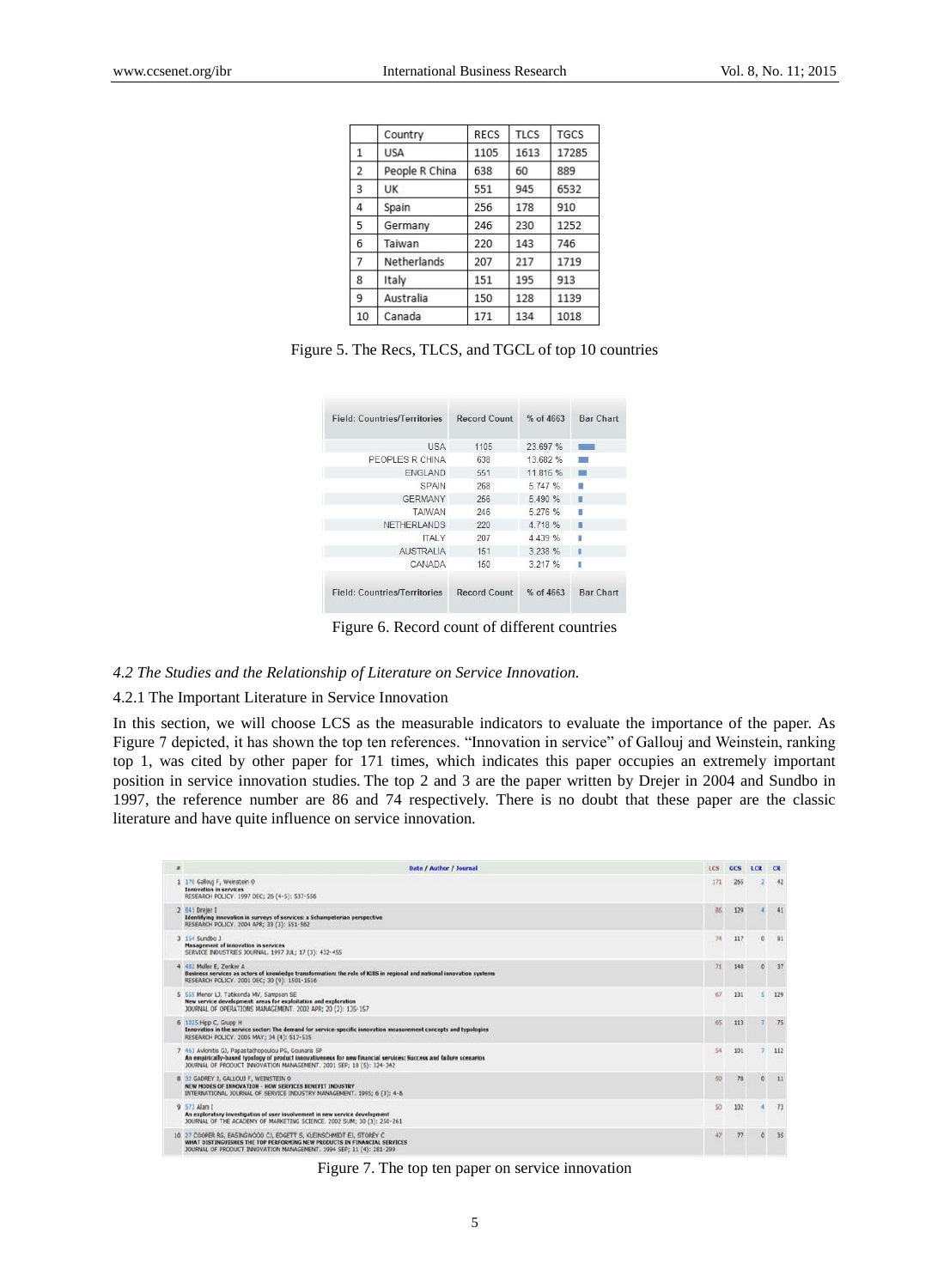#### 4.2.2 The Research Context of Service Innovation

To find out the content and the relationship of these literature, we make an in-depth analysis of top 40 paper by using drawing tools (As Figure 8 shows). One circle repents for one paper, the bigger the circle, the higher the citation is. The figure is given by the system automatically, and the arrow points to the literature which is referenced. From the Figure 8 reveals, we can find out that the influential source documents of service innovation. Debrentani (Figure 8, No. 42) discussed the development of new manufacturing services, success and failure, which was published in 1995, and probes into the new service development of five scenarios, three success types and two failure types. <sup>36</sup>Similarly in 1994, Cooper RG (Figure 8, No. 27) published the paper how to distinguish the new service products. Another original paper was published in 1995, the new model of innovation, service industry how to make a profit. The author Gadrey and Gallouj. discusses why service innovation is often overlooked in the study of economic theory, what the main form of service innovation is and how to broaden and enrich service innovation. The other three important paper is Sundbo (No. 154), Gallouj (No. 170), published in 1997 respectively and Drejer (No. 841), published in 2004. Related to the Figure 6 we can easily find that these paper not only have high citation, but also are in a top 3. Thus the following papers are based on these three and the circle also larger than the others.



Figure 8. LCS of service innovation research in top 40 literature and interrelationship

According to the literature, we can observe the development of service innovation studies. From the vertical point of view, it can be divided into three different development stages, early studies, Mid-term studies and recent studies. 2000 and 2006 are the time nodes in each stage respectively. From the horizontal point of view, it can be divided into different development types, including customer, new service development and new product development, theoretical and empirical research.

As the research references illustrated above which have shown the LCS top 40 in Figure 8, we can analysis the research development of service innovation from the longitudinal and seek out the thread of thoughts (marked in red square). The first source paper is *Innovation in service* which written by Gallouj and Weinstein in 1997 (No.170), and referenced by Gadrey and Gallouj. in 2001 (No. 457). Tether studied German business case and supported the service innovation typology proposed by Gallouj and Weinstein. As time goes on, Drejer (No. 841) extended the concept and research methods of service innovation from the theoretical and conceptual and quite approve of Tether"s standardization service concept. Based on the innovation research results in German, Hipp and Grupp believed that the analysis of manufacturing and services should be combined together, and it also conforms to Gallouj, Weinstein, and Drejer"s point of view.

#### *4.3 Development Phase of Service Innovation*

From the horizontal perspective, the literature can be divided into three parts, ranged from 1994 to 1997, 1998 to 2006 and 2007 to 2010 (See Figure 9). In this section, we will discuss them respectively as following.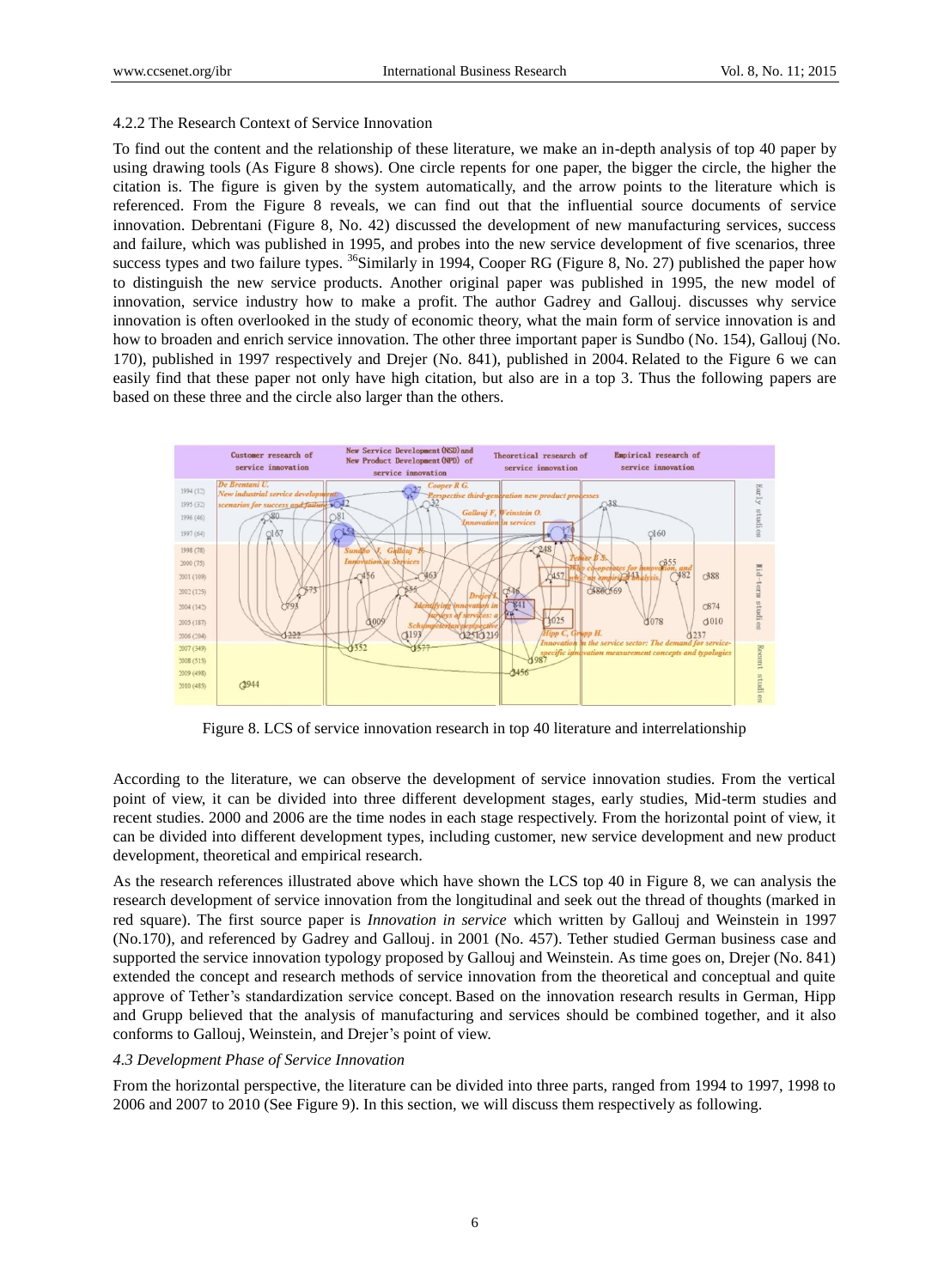

Figure 9. Literature analysis of service innovation

## 4.3.1 Service Innovation Research of Early Stage (1994-1997)

In the service innovation research reference diagram, there are two influential documents in this stage (See Figure 10). One of them is the *Innovation in services* published in 1997 written by Gallouj and be the top one in LCS (No. 170). This paper constructed the theoretical model of service innovation, and proposed six categories, including Radical innovation, Improvement innovation, Incremental innovation, Ad hoc innovation, Recombinative innovation, Formalization innovation. Another paper *Management of innovation in service* was published in 1997 written by Sundbo (No. 154), ranking 3rd in LSC. It theoretically discussed whether service innovation exists, and how to manage and organize service innovation activities according to the Danish service enterprise cases. This paper pointed out that there are very few research and development department (R & D) in service enterprises and innovation usually is a non-system research and study process. Atuahene Gima was also a highly influential researcher, and published two important documents in 1996, *Differential potency of factors affecting innovation performance in manufacturing and services firms in Australia* and *Market orientation and innovation.* First article mainly discussed the key influencing factors to new product development and the new service development, and the second continue to further study the relationship between market orientation and innovation.



Figure 10. Service innovation research reference diagram of 1994-1997

Summarizing the research content in the early stages, we can draw the following conclusion:

- From the quantitatively perspective, the number of paper in each year is less than 100 before 1997, it is the exploratory stage of service innovation.
- From the research content, the paper mainly focus on service innovation definition, typology, and influencing factors. Be more specific, these paper emphasis more on the customers who have played important role in the process of the new services development and the comparison between new products development and new service development.
- In terms of research method, this period studies are mainly theoretical research, and the relevant conclusions was drawn through the investigation.
- 4.3.2 Service Innovation Research of Mid-Term Stage (2001-2001)

At this stage of service innovation, the research system of service innovation had formed, of which Drejer published *Identifying innovation in surveys of services: A Schumpeterian perspective* in 2004*,* ranking 2nd of LCS. This paper mainly emphasized the Schumpeter's innovation point of view and sorted out the previews service innovation research. However, these concepts are still not out of Schumpeter innovation concept and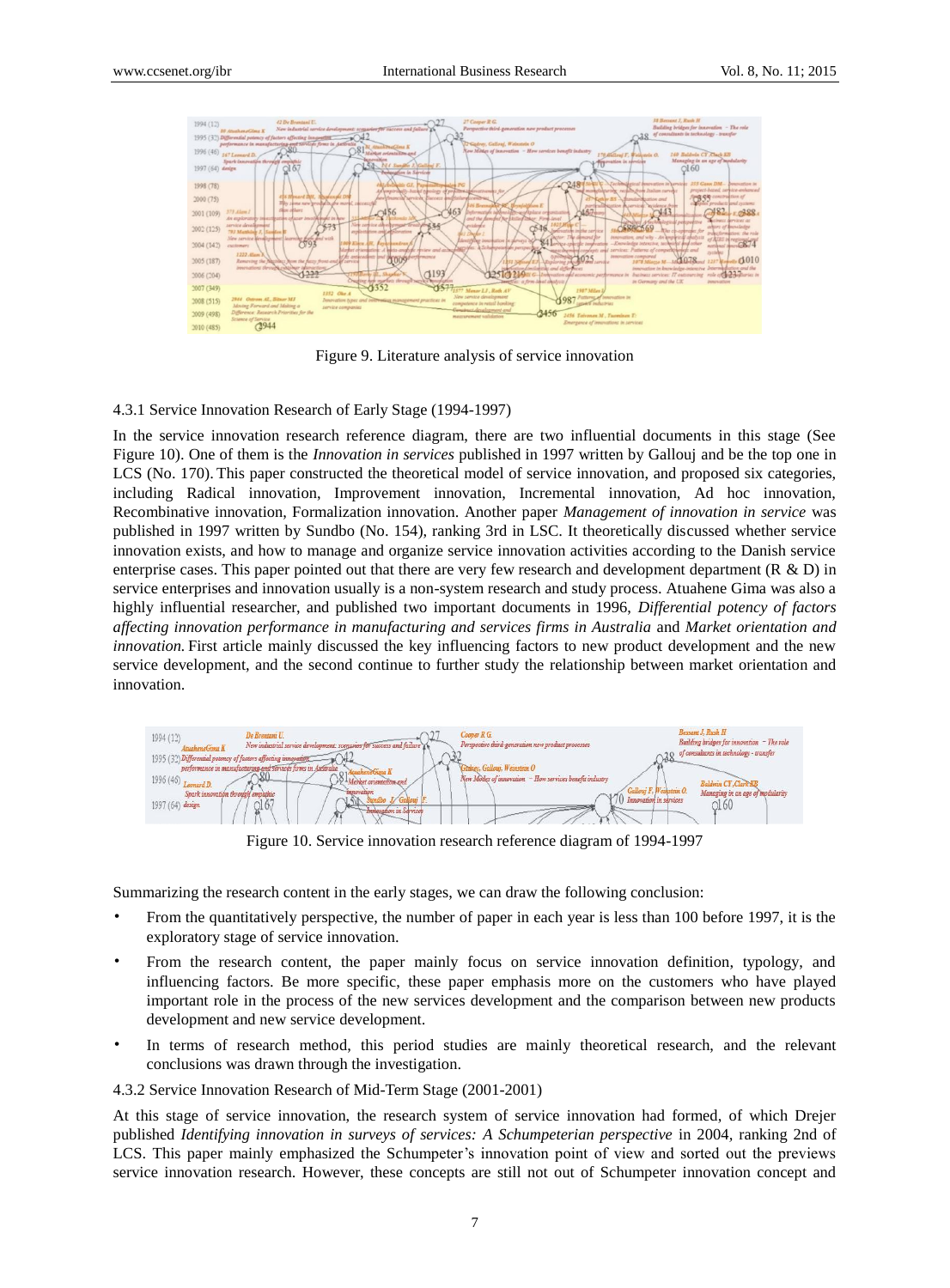didn"t expand and deepen the characteristics of service. During this period, the empirical research on service innovation had been studied plentifully. For example, Tether BS discussed the enterprises" innovation and external team cooperation based on the second investigation of Community Innovation Survey in European countries (CIS-2). This paper points out that we should be priority to the market, rather than the enterprise 33. In the same year, Tether BS explored the difference between knowledge intensive service and technology service enterprises according to the survey of service enterprise in Germany, pointing out these two companies will invest more than the other service enterprises. In addition, Avlonitis divided service innovation into New service in market, New service in enterprise, New delivery process, Service line expand, Service Improvement according to novelty, but this typology is still with the traces of product innovation.



Figure 11. Service innovation research reference diagram of 1998-2006

The research period presents the following features:

- The article number increased significantly and the quantity of paper shows a trend of gradual increase in each year. From the Figure 8, the paper has appeared in each type and has a higher reference. This changing illustrated that researchers pay more and more attention to the field of service innovation and service innovation research system began to continuous improvement.
- Compared with early research, the studies in service innovation experienced an obvious progress. The researchers reached agreement to Gallouj"s point of view and other relative issues, including the concept, typology and innovation process, and these articles are referenced by future researchers.
- Empirical research started to become more abundant. Researchers investigated and collected data from different countries and industries to support service innovation studies, including the knowledge intensive services companies, consulting companies, etc.
- 4.3.3 Service Innovation Research of Recent Stage (2007-Present)

The literature of recent years presents diversified development trend. Oke pointed out that there is a closer relationship between radical innovation and incremental innovation and radical innovation related to the innovation management practices, which published in *Innovation types and innovation management practices in service companies*. Service companies need to continuously pursue radical, imitation and incremental Innovation activities, especially the radical innovation. Moreover, innovation type, management practices and innovation performance are discussed and analyzed. Miles I advanced multiple development of service innovation in *Patterns of innovation in service industries* in 2008, and put forward that the market, product, enterprises and technology are totally different from the primary industry and secondary industry. The paper *Emergence of innovations in services* in 2009, written by Toivonen, addressed the general theories of service, general theories of innovation, and the relationship between new service development and innovation management in multidisciplinary perspective.

| 2007 (349) |                                                                      | St 1577 Menor LJ, Roth AV<br>1987 Miles I/<br>1352 Oke A                                                       |                                      |
|------------|----------------------------------------------------------------------|----------------------------------------------------------------------------------------------------------------|--------------------------------------|
| 2008(515)  | 2944 Ostrom AL, Bitner MJ<br>Moving Forward and Making a             | New service development<br>Innovation types and in<br>management practices in<br>competence in retail banking: | Patterns of innovation in            |
| 2009 (498) | Difference: Research Priorities for the<br><b>Science of Service</b> | service companies<br>Construct development and<br>measurement validation                                       | 2456 Toivonen M. Tuominen T:         |
| 2010 (485) | 2944                                                                 |                                                                                                                | Emergence of innovations in services |

Figure 12. Service innovation research reference diagram of 2007-2010

Integrated the above, we can see that after 2007 service innovation shows the characteristics of diversified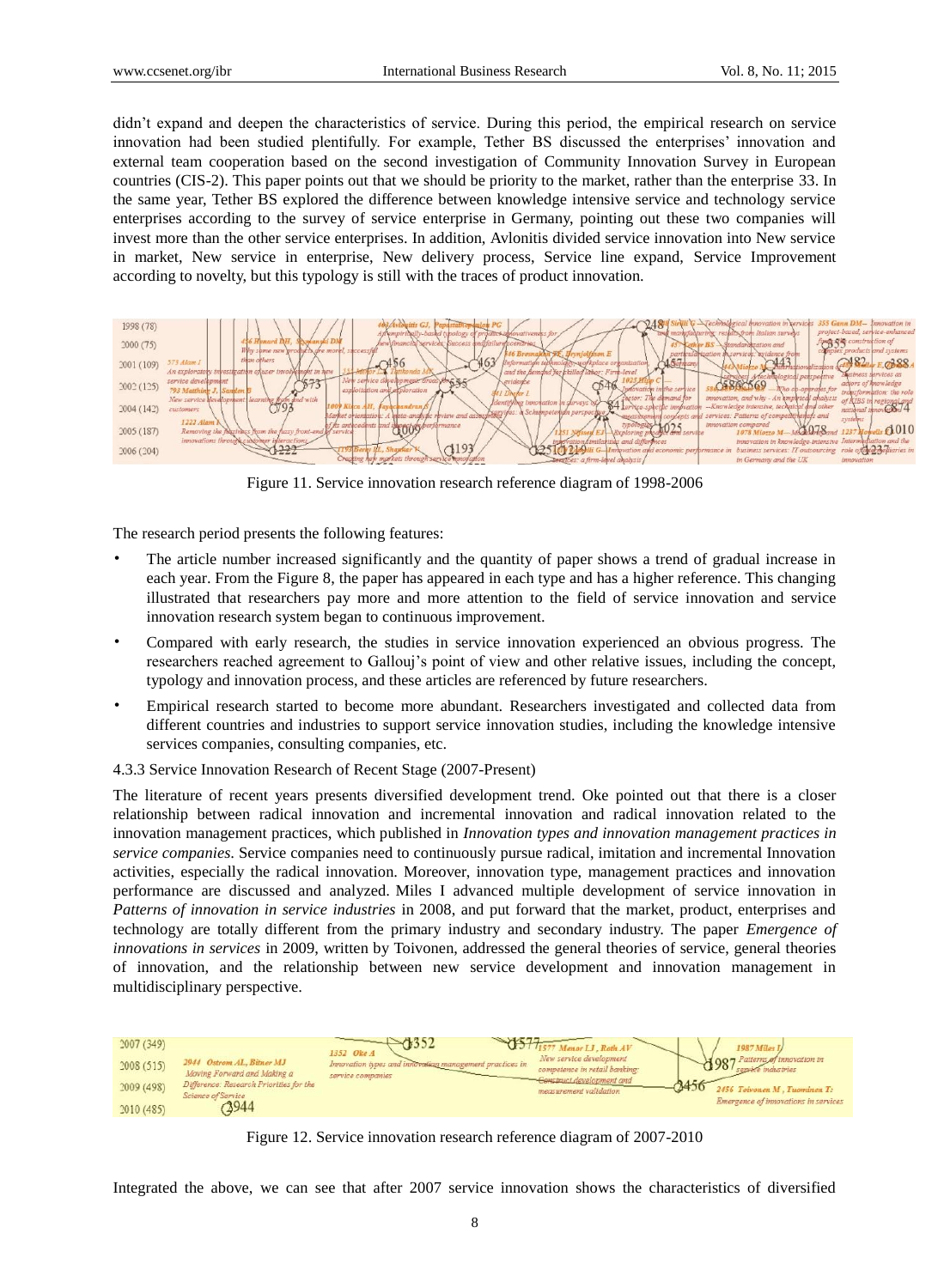development. The characteristics of the phase can be summarized as follows:

- Compared with early and mid-term studies, the number of articles has increased dramatically during this period, especially in 2008. Similarly, the literature citation is also increasing at the same time.
- Service innovation theory research begin to combine with other subjects, such as policy, public service, etc., and make more in-depth theoretical study, such as the nature of innovation and service innovation, radical service innovation and leaders combined management, etc.
- The method and tools are more diversified and the empirical research are more abundant. Financial sector, retail and manufacturing service innovation research are also involved.

## *4.4 Service Innovation Development Type*

## 4.4.1 Customer Research of Service Innovation

From the horizontal perspective of literature reference diagram (Figure 8), service innovation can be mainly divided into four types. The first perspective stands in the left side in terms of customer. Atuahene Gima (1996) (No. 80) agreed that service enterprises should pay more attention to the quality relationship between the customer. Enterprises should choose those who have the ability to establish long-term and close-contact with customers. Similarly, the paper of Leonard (1997) (No. 1997) provided a new way of empathy design which bring customers into the company and observe their condition to experience the products and services. In this way they could know about the customer demand which cannot find by the questionnaire. Actually the customers were the designer of new service and enterprises should recognize the customer"s requirements. Furthermore, Alam (No. 573) (No. 1222) and Matthing (No. 793) all explored customer target, customer interaction and customer service development model, etc. in service innovation.

4.4.2 New Service Development (NSD) and New Product Development (NPD) of Service Innovation

In Figure 8, we can find that there are more and more studies in this aspect. Avlonitis (2001) indicated that product innovation plays a pivotal role in new service development and performance, and service innovation development process can be divided into new service activities, new service development process and cross-functional participation. In Menor"s paper which published in 2002 points out that NSD is not a traditional development process, requiring constantly exploration, utilization and elaboration. The paper identify the relevant concept as well, the process and performance of NSD. Henard (2001) integrated the literature of NPD performance and figured out the influencing factors, including product advantage, market potential, customer requirements and dedicated resources.

As the above literature demonstration, this perspective aspects are mainly concentrated on NPD and NSD exploration, the development process and the performance issues. In addition, Debrentani and Cooper who discussed before all probe into new service product and new service development.

4.4.3 Theoretical Research of Service Innovation

The theoretical research is also the main vein of service innovation. As Gallouj and Drejer stated before, they emphasized the concept, the typology, the process and the performance of service innovation and also indicated Schumpeter's innovation view need to be developed combine with characteristics of the service itself. These documents concentrated on summarizing the theory of service innovation.

## 4.4.4 Empirical Research of Service Innovation

This kind of service innovation research pay more attention to the empirical research. Bessant analyzed the technology transfer issues of service innovation based on investigation of consultation industry in 1995. On account of network operators Lucent technologies, the Application Service Providers (ASPs), Network Service Providers (NSPs) and service suppliers and providers (CCSPs) were discussed in Brenner MR" s paper in 2000. Tether BS (2002)discussed the innovation pattern relation between innovation enterprises and external cooperation partners from the UK and the second commission innovation survey in service enterprise in Europe(CIS-2). In 2006, Howells J investigated the effect of mediation in the process of service innovation which based on the investigation of the service enterprises in UK. Throughout this kind of literatures, we can come to the conclusion that these articles analysis and summarize from the perspective of actual investigation, or investigation results of previous researchers, and figure out the research conclusions and results.

#### *4.5 Service Innovation Research Summary*

In this section, we make an analysis of research status and development on service innovation. It can be concluded as earlier, System formed and diversified development three stages from the longitudinal, and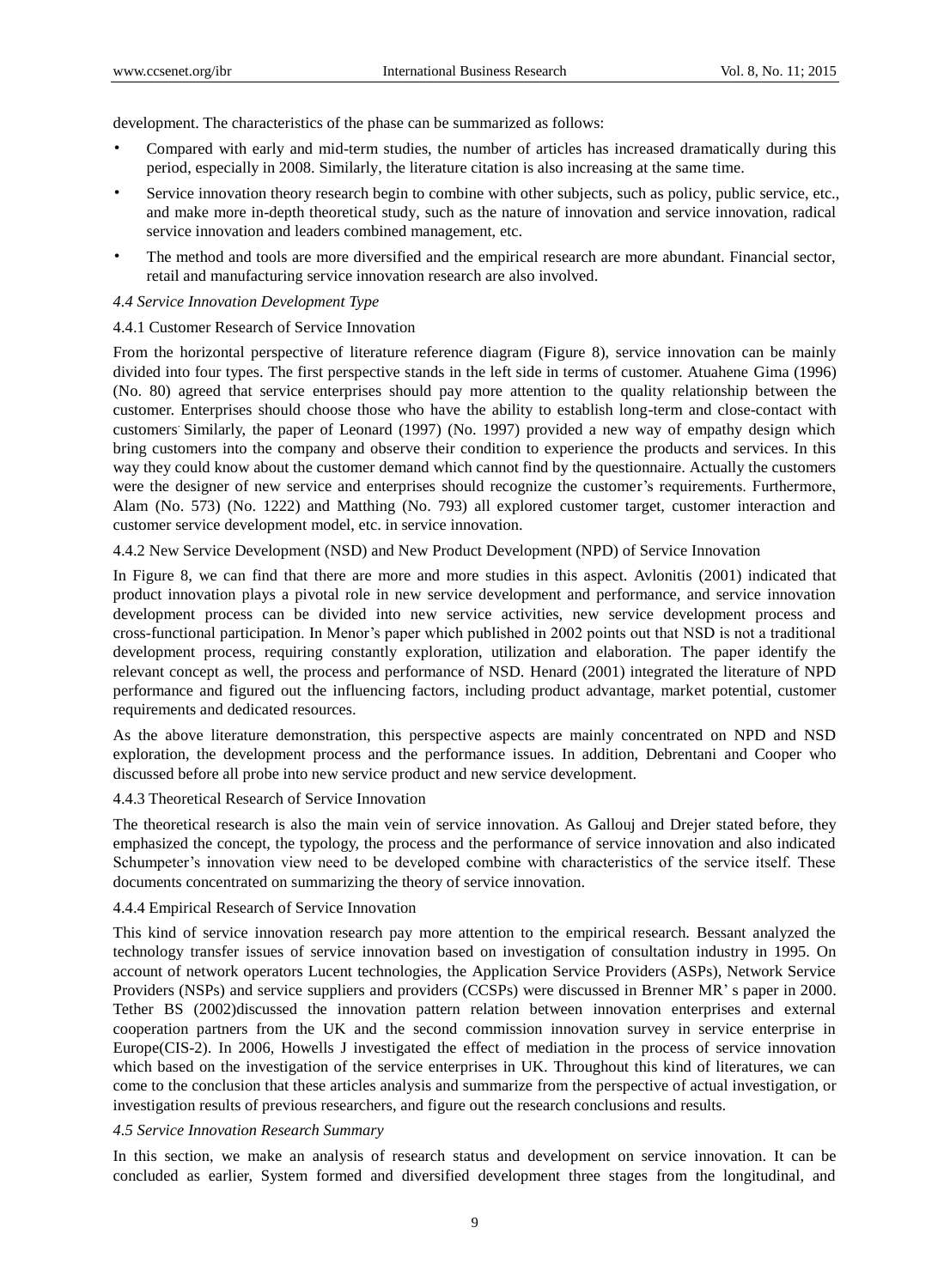Customer research, NSD, and NPD, theoretical research and empirical research from horizontal. Furthermore, this section reviews and represents the representative literature in different stages and types, highlights the key point and existing deficiency. It can make a more clear understanding of service innovation and it can also provide the enlightenment and reference for the further study.

## **5. Conclusion and Future Research**

At present, researchers has already contended all aspects of the service innovation, basically reveals the service innovation discipline from micro level under the background of service innovation, but still lack of research in medium and macro level. Looking forward to future research, academics need to pay enough attention in following aspects.

(1) Summarized the theory with practice. Although service industry has certain common in itself, it is still a problem that whether the theory can be put into practice because of the difference in internal and external environment, development stage and consumption level. At present, the current domestic service innovation research mainly fix on the theoretical research. Service innovation studies should start from the enterprises demand, and do a lot of survey and in-depth interviews, and then really understand what kind of service innovation theory the enterprises need. In this way, we can summarize the service innovation theory which has the guiding significance to improve the enterprise service innovation ability, and to achieve the perfect combination of theory and practice.

(2) Pay more attention to the core role of ICT in service innovation and discuss the deep relationship between ICT and enterprises service innovation. And further discussed the ICT of service innovation in empirical studies.

(3) How to improve enterprise staff"s service innovation ability. Enterprise staff played an important role in service innovation, especially in service innovation demand and promoting enterprise innovation ability. It is necessary to make an in-depth discussion in the relationship between enterprise staff and service innovation ability.

(4) In recent years, although there are more documents of customer orientation and customer loyalty, the importance of customers in service innovation didn't get enough attention in the study. Further research should take a deep research on how to make the customer actively participate in service innovation and how to improve customer satisfaction and loyalty.

At present, the economic development tendency of "service" has become increasingly apparent and important, the industry as a service and service industrialization have become the trend of the development of the modern economy. Compared the developed countries with developing countries we can find that there are still many gaps. In the process of development of service economy, we should carefully study how to establish and improve the service innovation management theory system and the practice of the service innovation management and try to make service innovation becomes a powerful tool for enhance the competitiveness of enterprises.

#### **References**

- Alam, I., & Perry, C. A. (2002). Customer-oriented new service development process. *Journal of Services Marketing*, *16*(6), 515-534[. http://dx.doi.org/10.1108/08876040210443391](http://dx.doi.org/10.1108/08876040210443391)
- Alam, I. (2006). Removing the fuzziness from the fuzzy front-end of service innovations through customer interactions. *Industrial Marketing Management, 35*(4), 468-480. <http://dx.doi.org/10.1016/j.indmarman.2005.04.004>
- Atuahene-Gima, K. (1996). Differential potency of factors affecting innovation performance in manufacturing and services firms in Australia. *Journal of Product Innovation Management, 13*(1), 35-52. [http://dx.doi.org/10.1016/0737-6782\(95\)00090-9](http://dx.doi.org/10.1016/0737-6782(95)00090-9)
- Avlonitis, G. J., Papastathopoulou, P. G., & Gounaris, S. P. (2001). An empirically-based typology of product innovativeness for new financial services: Success and failure scenarios. *Journal of Product Innovation Management, 18*(5), 324-342. [http://dx.doi.org/10.1016/S0737-6782\(01\)00102-3](http://dx.doi.org/10.1016/S0737-6782(01)00102-3)
- Barras, R. (1986). Towards a theory of innovation in services. *Research Policy, 15*(4), 161-173. [http://dx.doi.org/10.1016/0048-7333\(86\)90012-0](http://dx.doi.org/10.1016/0048-7333(86)90012-0)
- Bessant, J., & Rush, H. (1995). Building bridges for innovation: The role of consultants in technology transfer. *Research Policy, 24*(1), 97-114. [http://dx.doi.org/10.1016/0048-7333\(93\)00751-E](http://dx.doi.org/10.1016/0048-7333(93)00751-E)
- Blazevic, V., & Lievens, A. (2008). Managing innovation through customer coproduced knowledge in electronic services: An exploratory study. *Journal of the Academy of Marketing Science, 36*(1), 138-151.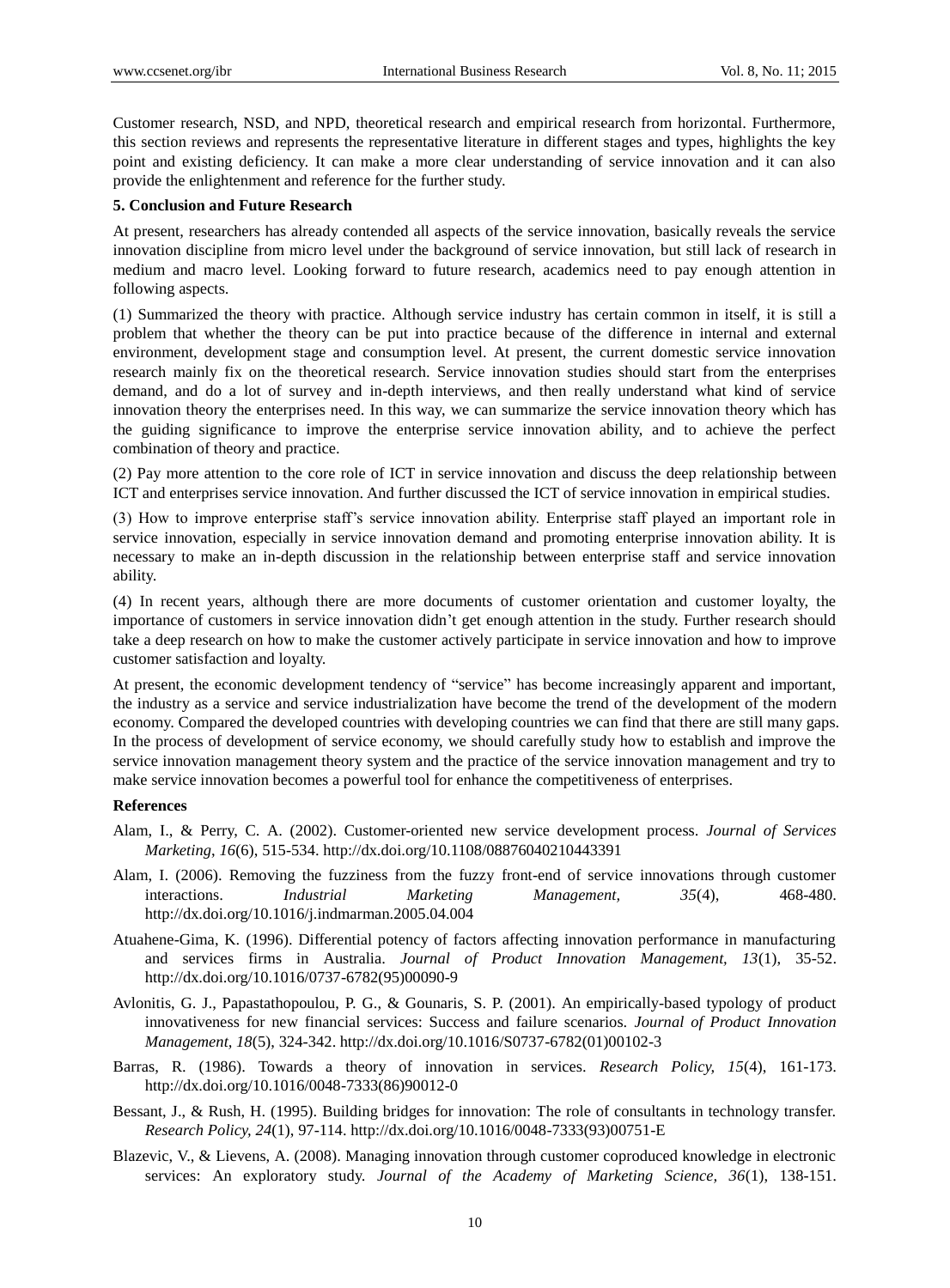<http://dx.doi.org/10.1007/s11747-007-0064-y>

- Cooper, R. G. (1994). Perspective third-generation new product processes. *Journal of Product Innovation Management, 11*(1), 3-14. [http://dx.doi.org/10.1016/0737-6782\(94\)90115-5](http://dx.doi.org/10.1016/0737-6782(94)90115-5)
- Cooper, R. G. (1994). The relative importance of new product success determinants-perception versus reality. *R & D Management, 25*, 281-298.
- De Vries, E. J. (2006). Innovation in services in networks of organizations and in the distribution of services. *Research Policy, 35*(7), 1037-1051.<http://dx.doi.org/10.1016/j.respol.2006.05.006>
- Debrentani, U. (2004). [Identifying innovation in surveys of services: A](http://apps.webofknowledge.com/full_record.do?product=UA&search_mode=GeneralSearch&qid=11&SID=4Ao4pDIaol5VNqvz8Zp&page=1&doc=1&cacheurlFromRightClick=no) Schumpeterian perspective. *Research Policy, 33*(3).
- Den, H. (1998). [Management of knowledge-intensive companies.](http://apps.webofknowledge.com/full_record.do?product=UA&search_mode=GeneralSearch&qid=6&SID=4Ao4pDIaol5VNqvz8Zp&page=1&doc=5) *Organization Studies, 19*(6), 1053-1058.
- Den, H. P., & Bilderbeek, R. (1999). *Conceptualising service innovation and service innovation patterns.* Thematic essay within the framework of the Research Programme Strategic Information Provision on Innovation and Services (SIID) for the Ministry of Economic Affairs, Directorate for General Technology Policy.
- Djellal, F., & Gallouj, F. (2005). Mapping innovation dynamics in hospitals. *Research Policy, 34*(6), 817-835. <http://dx.doi.org/10.1016/j.respol.2005.04.007>
- Drejer, I. (2004). Identifying innovation in surveys of services: A Schumpeterian perspective. *Research Policy, 33*(3), 551-562. <http://dx.doi.org/10.1016/j.respol.2003.07.004>
- Fitzsimmons, J. A., Noh, J., & Thies, E. (1998). Purchasing business services. *Journal of Business & Industrial Marketing, 13*(4/5), 370-380. <http://dx.doi.org/10.1108/08858629810226672>
- Gadrey, J., Gallouj, F., & Weinstein, O. (1995). New modes of innovation: How services benefit industry. *International Journal of Service Industry Management, 6*(3), 4-16. <http://dx.doi.org/10.1108/09564239510091321>
- Gallouj, F., & Weinstein, O. (1997). Innovation in services. *Research Policy, 26*(4-5), 537-556. [http://dx.doi.org/10.1016/S0048-7333\(97\)00030-9](http://dx.doi.org/10.1016/S0048-7333(97)00030-9)
- Hertog, P., & Bilderbeek, R. (1998). Conceptualizing (service) Innovation and the Knowledge Flow between KIBS and their Clients. *SI4S Topical Paper, 11*.
- Hipp, C., & Grupp, H. (2005). Innovation in the service sector: The demand for service-specific innovation measurement concepts and typologies. *Research Policy, 34*(4), 517-535. <http://dx.doi.org/10.1016/j.respol.2005.03.002>
- Howells, J. (2006). Intermediation and the role of intermediaries in innovation. *Research Policy, 35*(5), 715-728. <http://dx.doi.org/10.1016/j.respol.2006.03.005>
- Leonard, D., & Rayport, J. F. (1997). Spark innovation through empathic design. *Harvard Business Review, 75*, 102-115.
- Matthing, J., Sanden, B., & Edvardsson, B. (2004). New service development: Learning from and with customers. *International Journal of Service Industry Management, 15*(5), 479-498. <http://dx.doi.org/10.1108/09564230410564948>
- Menor, L. J., Tatikonda, M. V., & Sampson, S. E. (2002). New service development: Areas for exploitation and exploration. *Journal of Operations Management, 20*(2), 135-157. [http://dx.doi.org/10.1016/S0272-6963\(01\)00091-2](http://dx.doi.org/10.1016/S0272-6963(01)00091-2)
- Miles, I. (2008). Patterns of innovation in service industries. *IBM Systems Journal, 4*7(1), 115-128. <http://dx.doi.org/10.1147/sj.471.0115>
- Miles, I., Andersen, B., & Boden, M. et al. (1995). Service production and intellectual property. *International Journal of Technology Management, 20*(1-2), 95-115.
- Oke, A. (2007). Innovation types and innovation management practices in service companies. *International Journal of Operations & Production Management, 27*(6), 564-587. <http://dx.doi.org/10.1108/01443570710750268>
- Pavitt, K. (1984). Sectoral patterns of technical change: Towards a taxonomy and a theory. *Research Policy, 13*(6), 343-373. [http://dx.doi.org/10.1016/0048-7333\(84\)90018-0](http://dx.doi.org/10.1016/0048-7333(84)90018-0)